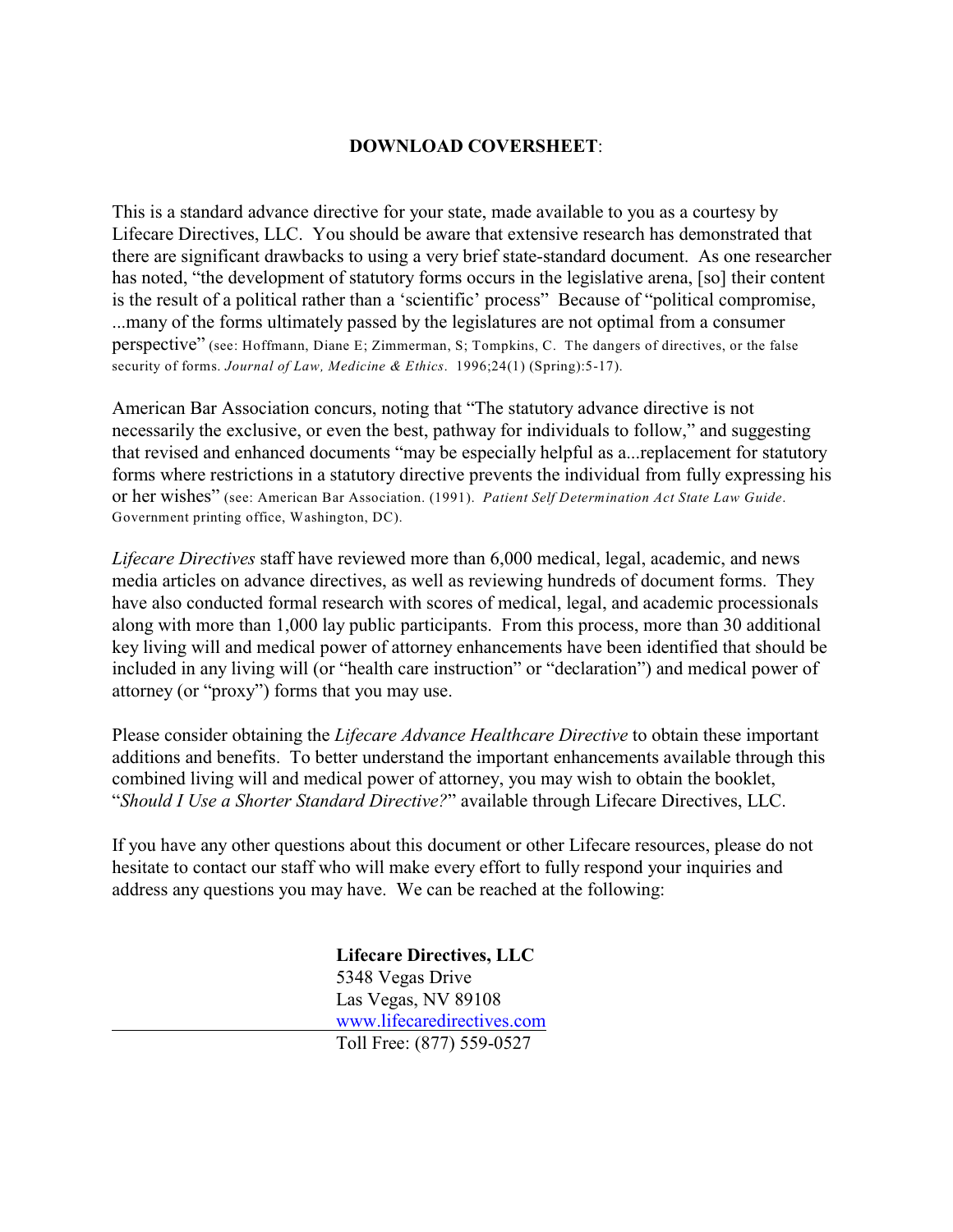*~Lifecare Directives ~ Statutory*

*Advance Directive*

*For Florida Residents*





*Standard State Statutory Advance Directive for*

*Health Care Choices*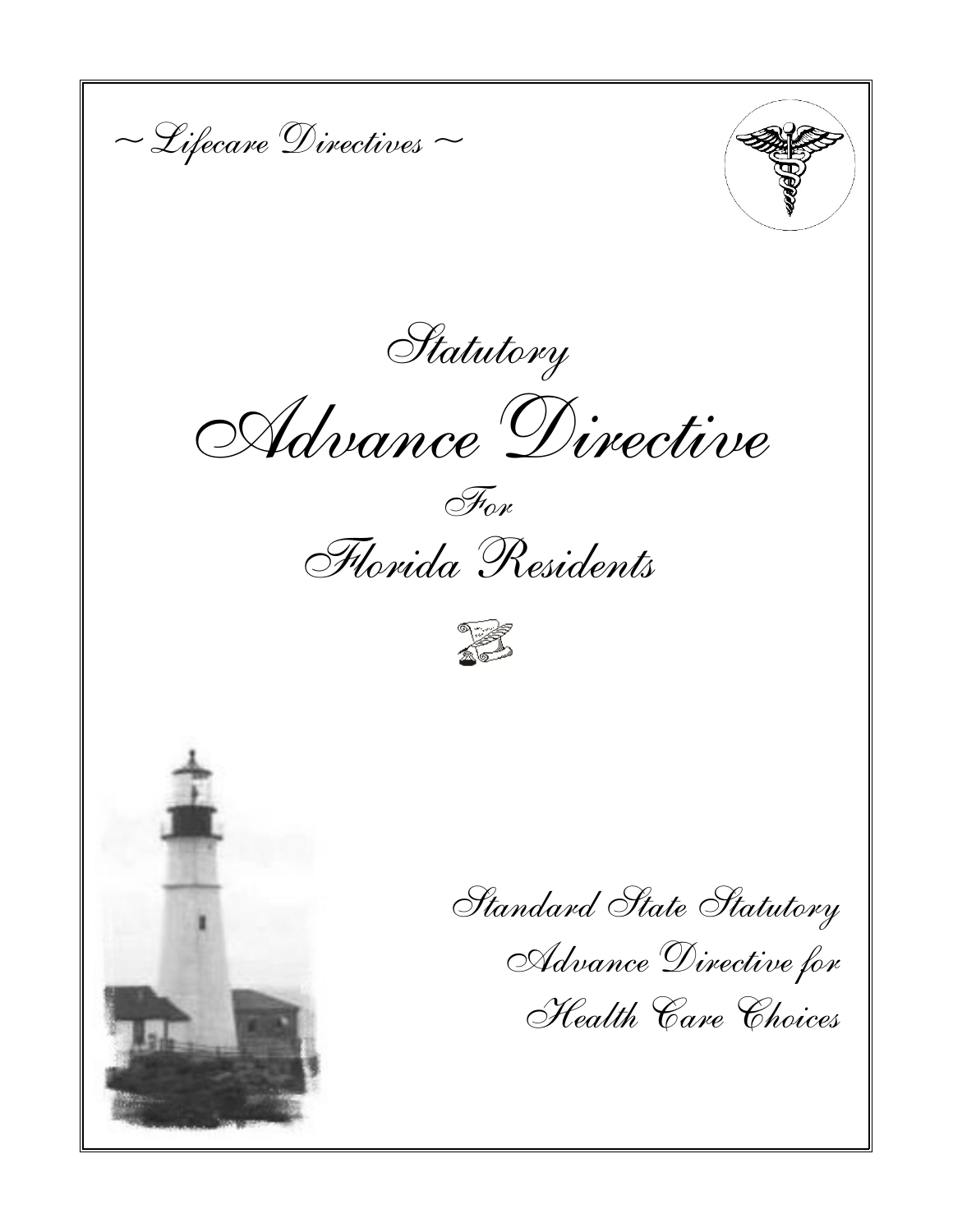*Statutory Advance Directive*

*For Florida Residents*

\_\_\_\_\_\_\_\_\_\_\_\_\_\_\_\_\_\_\_\_\_\_\_\_\_\_\_\_ \_\_\_\_\_\_\_\_\_\_\_\_\_\_\_\_\_\_\_\_\_ *Print Full Name Date of Birth*

*Your right (when age 18 or older): To Document Your Personal Wishes, and to have these wishes followed* ~~

The Florida state legislature has designed a combined Power of Attorney for Health Care and Living Will (health care instruction) for use by the public. As this document was designed by your state government, it is in full compliance with all applicable statutes and laws.

There is an introduction that summarizes the scope and purpose of the document, as well as providing directions for its completion. Read it carefully to ensure that your Advance Directive is fully and properly filled out.

*By completing your Lifecare Directive, you can have the peace of mind that some of your wishes are known and can be followed. It is also a meaningful gift to those you love. Your completed directive will help ensure that you r loved ones will have to make fewer difficult choices for you without having an understanding of what you would want done.*

### *Understanding Your Directive***:**

This directive is written in three parts. While it is best if you fill out the entire document, you may choose to complete only *Section I*, which is a living will, through which you may leave a statement of your wishes. Or, you may choose to complete only *Section II*, which is a declaration of your desires to be an organ and tissue donor. Or you may complete only *Section III*, which is a Health Care Surrogate designation by which to name someone to speak for you if you ever become unable to speak for yourself.

Ideally, you will complete all three sections to ensure that your wishes are known and that you are represented as fully as possible.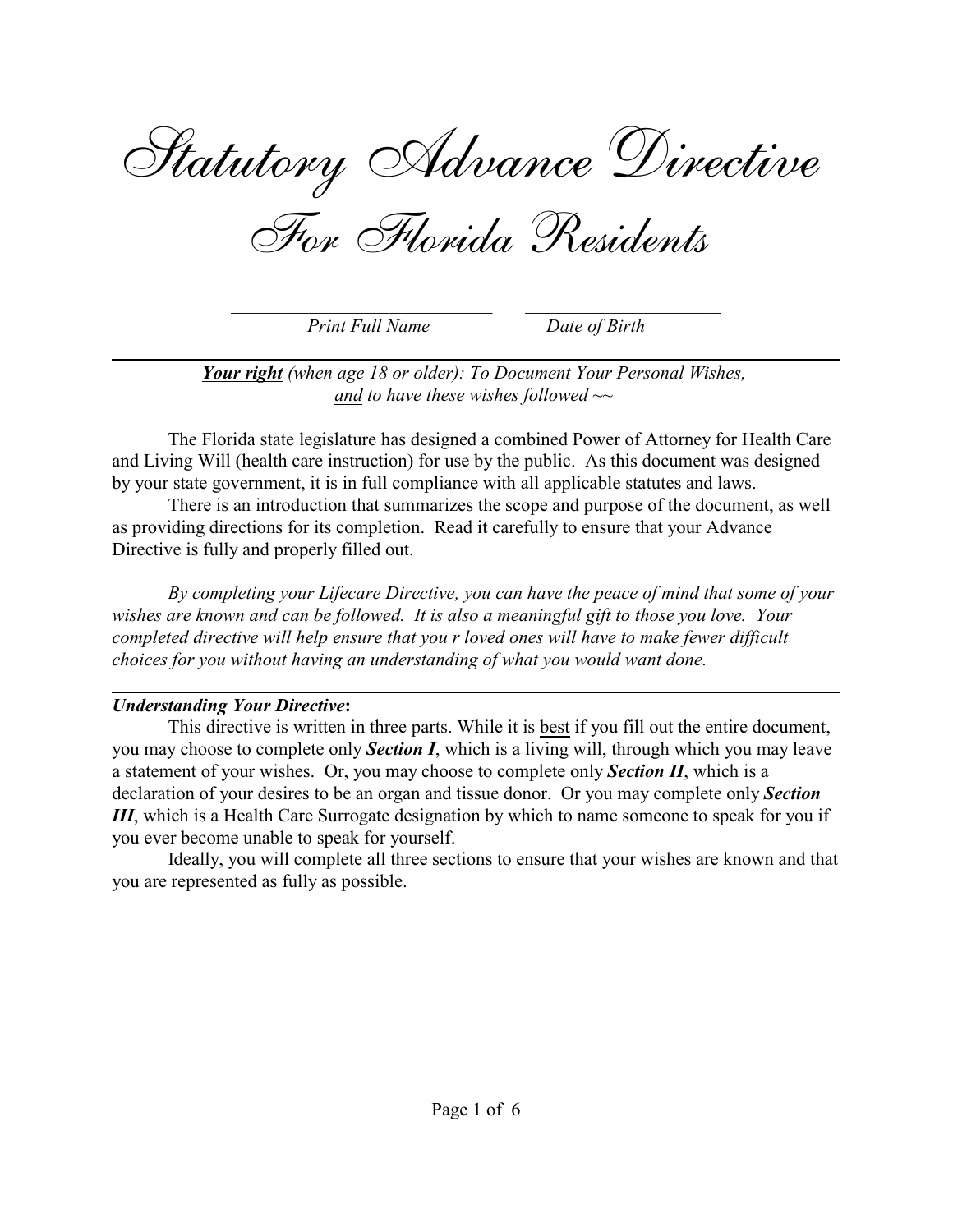|                                        | <b>SECTION I:</b>                                                                                                                                                                                                                                                                                                                                                        |                                                                                                                                                                       |  |
|----------------------------------------|--------------------------------------------------------------------------------------------------------------------------------------------------------------------------------------------------------------------------------------------------------------------------------------------------------------------------------------------------------------------------|-----------------------------------------------------------------------------------------------------------------------------------------------------------------------|--|
| <b>FLORIDA LIVING WILL</b>             |                                                                                                                                                                                                                                                                                                                                                                          |                                                                                                                                                                       |  |
|                                        | <b>DECLARATION</b>                                                                                                                                                                                                                                                                                                                                                       |                                                                                                                                                                       |  |
| (Pursuant to Florida Statute §765.303) |                                                                                                                                                                                                                                                                                                                                                                          |                                                                                                                                                                       |  |
|                                        | Declaration made this day of day of declaration and the set of the set of the set of the set of the set of the set of the set of the set of the set of the set of the set of the set of the set of the set of the set of the s                                                                                                                                           | .20                                                                                                                                                                   |  |
| Be it Known that I,                    |                                                                                                                                                                                                                                                                                                                                                                          |                                                                                                                                                                       |  |
|                                        | $\sim$ willfully and voluntarily make known my desire that my dying <i>not</i> be artificially<br>at any time I am incapacitated and <i>(initial as applicable)</i> :<br>I have a terminal condition<br>I have an end-stage condition<br>I am in a persistent vegetative state<br>$\sim$ and if my attending or treating physician and another consulting physician have | prolonged under the circumstances set forth below, and I do hereby declare that, if                                                                                   |  |
|                                        | determined that there is no reasonable medical probability of my recovery from<br>the process of dying, and that I be permitted to die naturally with only the<br>administration of medication or the performance of any medical procedure<br>deemed necessary to provide me with comfort care or to alleviate pain.                                                     | such condition, I direct that life-prolonging procedures be withheld or withdrawn<br>when the application of such procedures would serve only to prolong artificially |  |
|                                        | expression of my legal right to refuse medical or surgical treatment and to accept the                                                                                                                                                                                                                                                                                   | It is my intention that this declaration be honored by my family and physician as the final                                                                           |  |

expression of my legal right to refuse medical or surgical treatment and to accept the consequences for such refusal. I understand the full import of this declaration, and I am emotionally and mentally competent to make this declaration.

Additional instructions (*optional*): \_\_\_\_\_\_\_\_\_\_\_\_\_\_\_\_\_\_\_\_\_\_\_\_\_\_\_\_\_\_\_\_\_\_\_\_\_\_\_\_\_\_\_\_\_\_\_\_

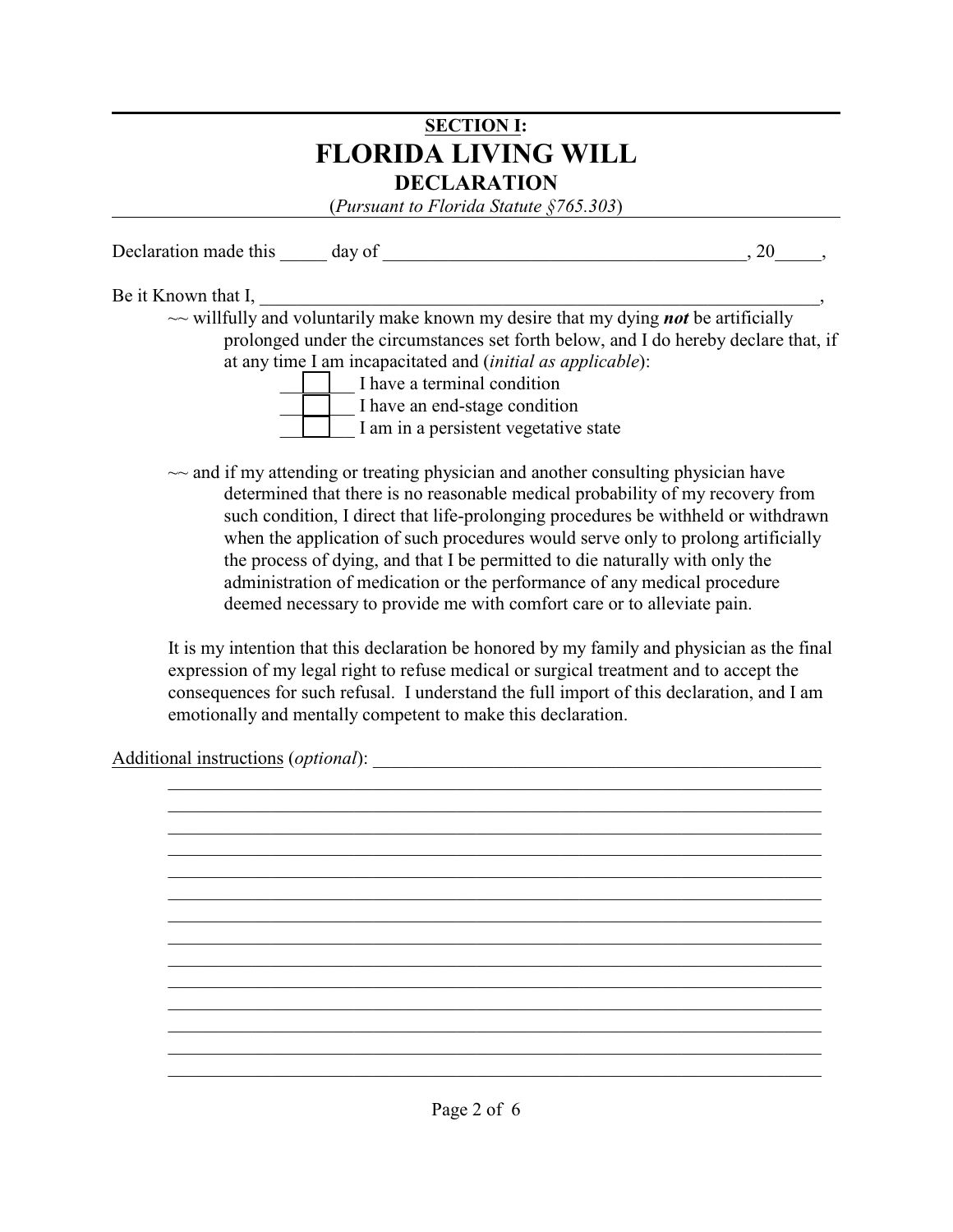## Signature:

 $\overline{1}$ .

 $\overline{2}$ .

|       | Signed:                                                                                              |
|-------|------------------------------------------------------------------------------------------------------|
| Date: | <u> 1980 - Andrea Barbara, politikar politikar (h. 1980).</u>                                        |
|       | <b>Required Witnesses:</b><br>(at least one of the witnesses must not be a spouse or blood relative) |
|       |                                                                                                      |
|       |                                                                                                      |
|       |                                                                                                      |
|       |                                                                                                      |
|       |                                                                                                      |
|       | Address:                                                                                             |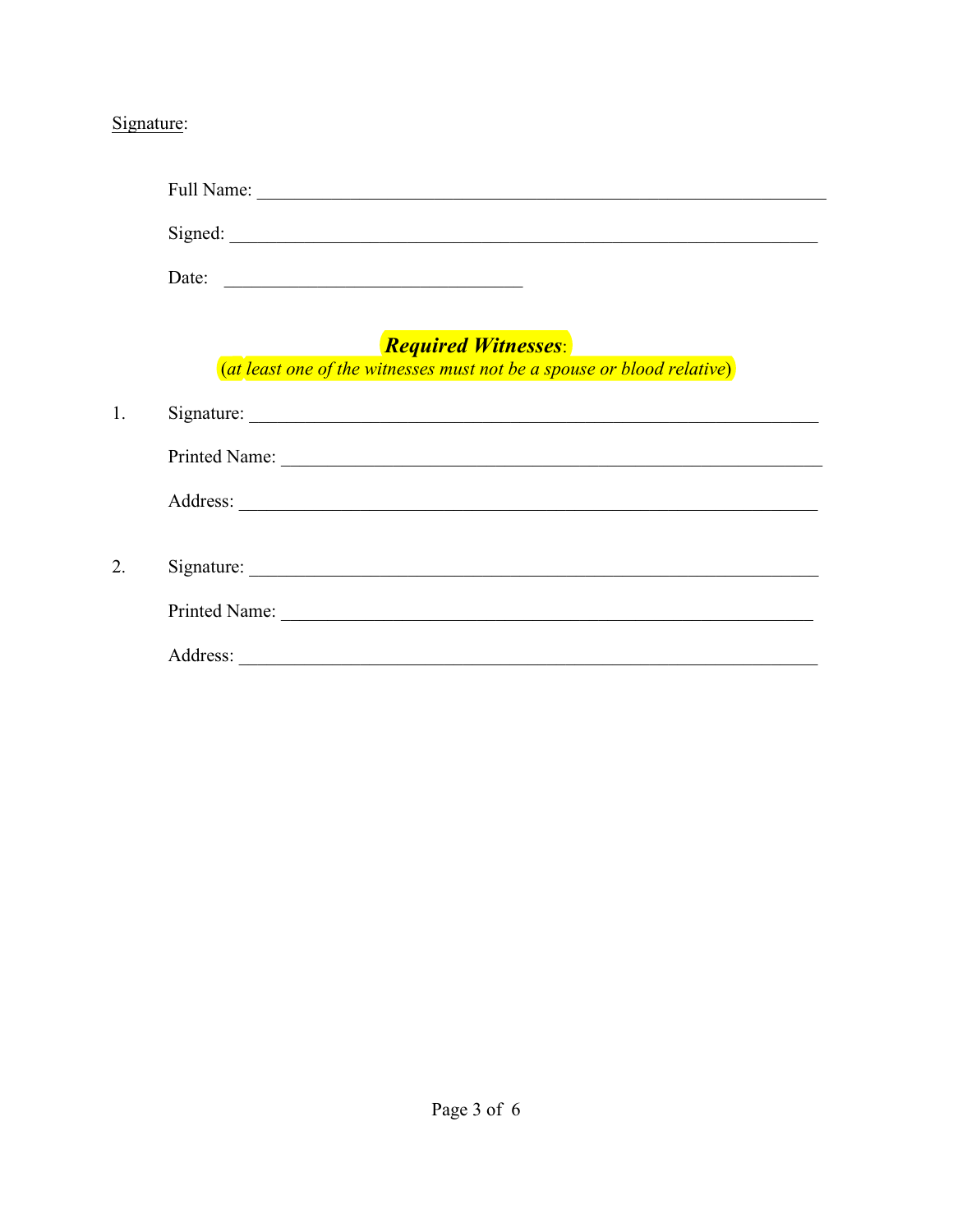## **SECTION II: ANATOMICAL GIFT DECLARATION**

(*Pursuant to Florida Statute §765.514*)

Full Name: \_\_\_\_\_\_\_\_\_\_\_\_\_\_\_\_\_\_\_\_\_\_\_\_\_\_\_\_\_\_\_\_\_\_\_\_\_\_\_\_\_\_\_\_\_\_\_\_\_\_\_\_\_\_\_\_\_\_\_\_\_\_\_\_\_\_

|    | Be it Known that I hereby make this anatomical gift, if medically acceptable, to take<br>effect upon my death. The words and marks below indicate my desires (initial as |
|----|--------------------------------------------------------------------------------------------------------------------------------------------------------------------------|
|    | applicable):                                                                                                                                                             |
|    | Any needed organs or parts for the purpose of transplantation, therapy,<br>medical research, or education.                                                               |
|    | Only the following organs or parts:                                                                                                                                      |
|    | My entire body for anatomical study, if needed ( <i>requires prior</i><br>arrangements with a medical school, university, or other approved<br><i>institution</i> )      |
|    | Limitations, Special Wishes, Other Concerns: ___________________________________                                                                                         |
|    |                                                                                                                                                                          |
|    | <u> 1989 - Johann John Stoff, deutscher Stoffen und der Stoffen und der Stoffen und der Stoffen und der Stoffen un</u>                                                   |
|    | Donor Signature:                                                                                                                                                         |
|    |                                                                                                                                                                          |
|    | <b>Required Witnesses:</b><br>$\overline{a}$ (at least one of the witnesses must not be a spouse or blood relative)                                                      |
| 1. |                                                                                                                                                                          |
|    |                                                                                                                                                                          |
|    |                                                                                                                                                                          |
|    |                                                                                                                                                                          |
| 2. |                                                                                                                                                                          |
|    |                                                                                                                                                                          |
|    | Address:                                                                                                                                                                 |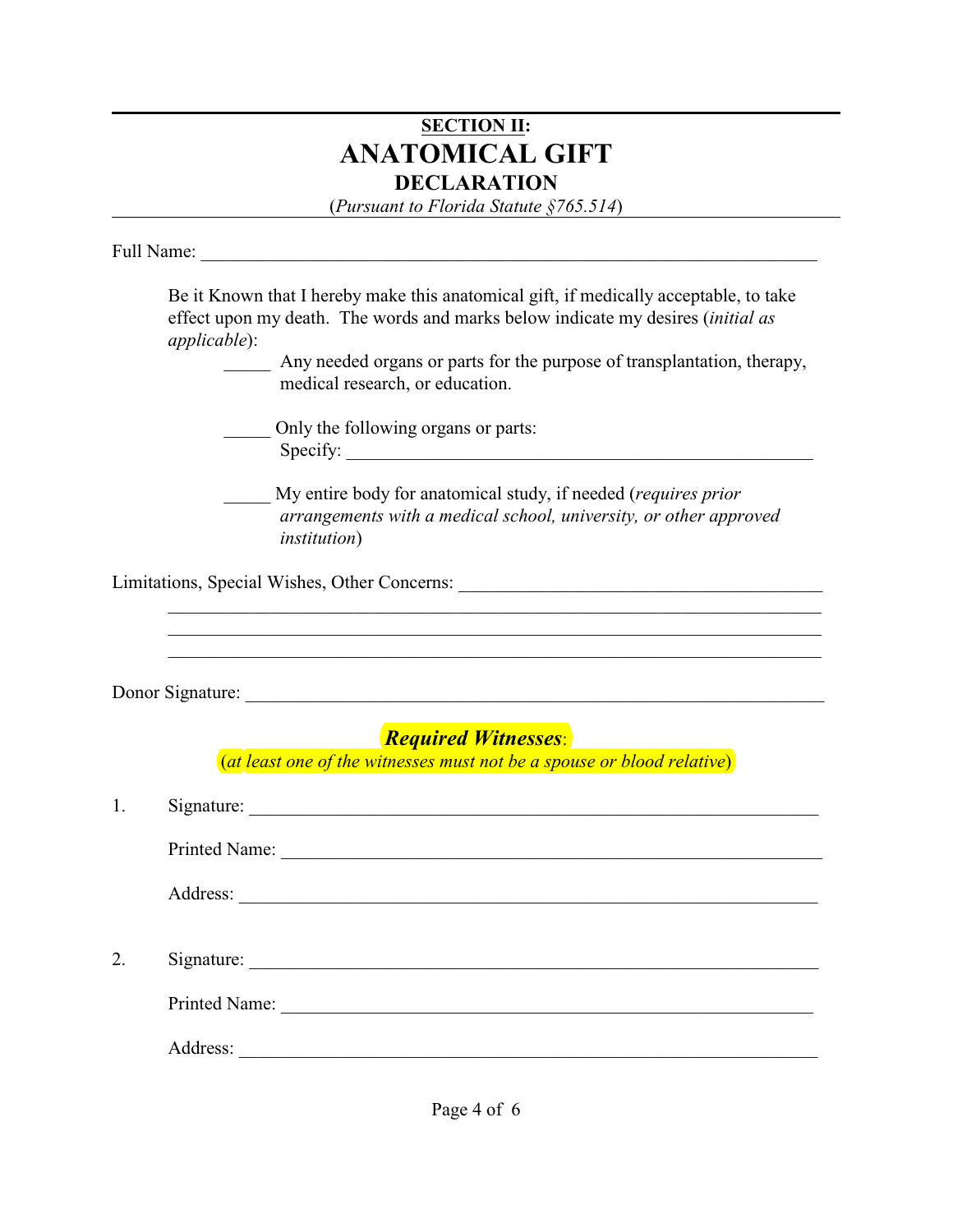# **SECTION III: DESIGNATION OF HEALTH CARE SURROGATE**

(*Pursuant to Florida Statue §765.203*)

Full Name:

*Be It Known That*:

In the event that I have been determined to be incapacitated to provide informed consent for medical treatment and surgical and diagnostic procedures, I wish to designate as my surrogate for health care decisions:

If my surrogate is unwilling or unable to perform his or her duties, I wish to designate as my alternate surrogate:

| Alternate:           |         |  |
|----------------------|---------|--|
| Address:             |         |  |
| Telephone: Home:     | Work:   |  |
| Cell Phone or Pager: | E-mail: |  |

I fully understand that this designation will permit my designee to make health care decisions, except for anatomical gifts, unless I have executed an anatomical gift declaration pursuant to law (above), and to provide, withhold, or withdraw consent on my behalf; to apply for public benefits to defray the cost of health care; and to authorize my admission to or transfer from a health care facility.

Additional instructions (*optional*):

I further affirm that this designation is not being made as a condition of treatment or admission to a health care facility. I will notify and send a copy of this document to the following persons other than my surrogate, so they may know who my surrogate is.

 $\_$ 

\_\_\_\_\_\_\_\_\_\_\_\_\_\_\_\_\_\_\_\_\_\_\_\_\_\_\_\_\_\_\_\_\_\_\_\_\_\_\_\_\_\_\_\_\_\_\_\_\_\_\_\_\_\_\_\_\_\_\_\_\_\_\_\_\_\_\_\_\_\_

\_\_\_\_\_\_\_\_\_\_\_\_\_\_\_\_\_\_\_\_\_\_\_\_\_\_\_\_\_\_\_\_\_\_\_\_\_\_\_\_\_\_\_\_\_\_\_\_\_\_\_\_\_\_\_\_\_\_\_\_\_\_\_\_\_\_\_\_\_\_

| Name:    | <u> 2001 - Johann Amerikaanse kommunister (</u>                                                                      |  |
|----------|----------------------------------------------------------------------------------------------------------------------|--|
|          |                                                                                                                      |  |
| Address: | <u> 1989 - Johann John Stone, mars eta bainar eta bainar eta baina eta baina eta baina eta baina eta baina eta b</u> |  |
| Name:    | <u> 1980 - Jan Samuel Barbara, martin di</u>                                                                         |  |
|          |                                                                                                                      |  |
| Address: |                                                                                                                      |  |